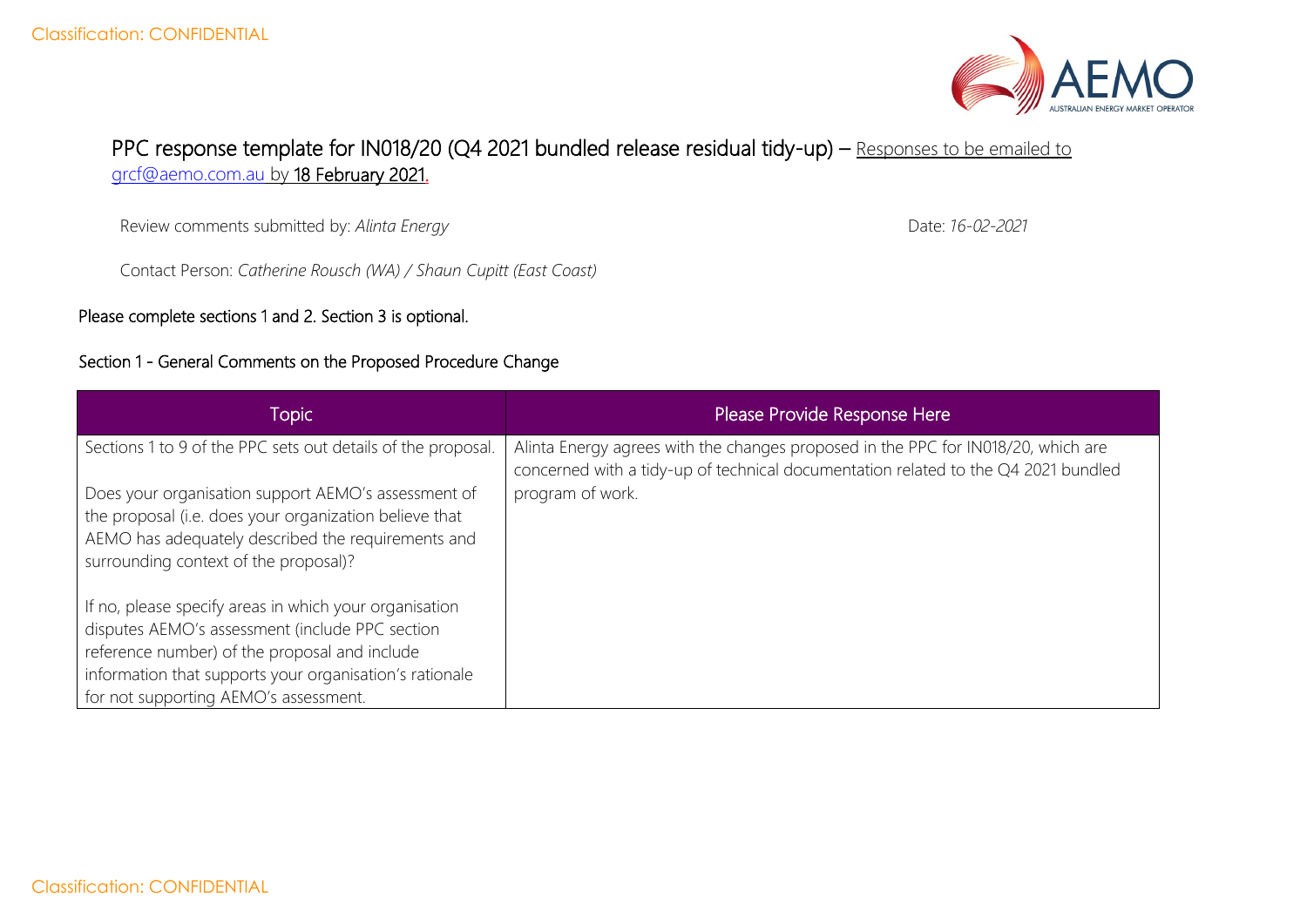

## Section 2 – Comments on the changes described in Section 3 of the Proposed Procedure Change

|                                                                         | *** Participants are to complete the relevant columns below in order to record their response.*** |                                                                                |                                     |
|-------------------------------------------------------------------------|---------------------------------------------------------------------------------------------------|--------------------------------------------------------------------------------|-------------------------------------|
| Section of PPC                                                          | Issue / Comment                                                                                   | Proposed text<br>Red strikeout means delete and<br>blue underline means insert | <b>AEMO Response</b><br>(AEMO only) |
| Section 3.1: Delete<br>T71 transaction                                  | Alinta Agrees with the proposed deletion of this<br>transaction.                                  |                                                                                |                                     |
| Section 3.2: Delete<br>T72 "Update to Meter<br>Route" transaction       | Alinta Agrees with the proposed deletion of this<br>transaction.                                  |                                                                                |                                     |
| Section 3.3: Add<br>event codes for<br>CDN/CDR                          | Alinta agrees with the proposed addition of event<br>codes for CDN/CDR                            |                                                                                |                                     |
| Section 3.4: Reword<br>clause 4.6.2                                     | Alinta agrees with the proposed rewording of clause<br>4.6.2.                                     |                                                                                |                                     |
| Section 3.5: Align<br>data dictionary with<br>aseXML schema             | No comment                                                                                        |                                                                                |                                     |
| Section 3.6: Manifest<br>errors and other non-<br>controversial changes | No comment                                                                                        |                                                                                |                                     |
| Section 3.7: Diagram<br>changes                                         | No comment                                                                                        |                                                                                |                                     |
| Section 3.8:<br>CustomerTitle<br>element                                | No comment                                                                                        |                                                                                |                                     |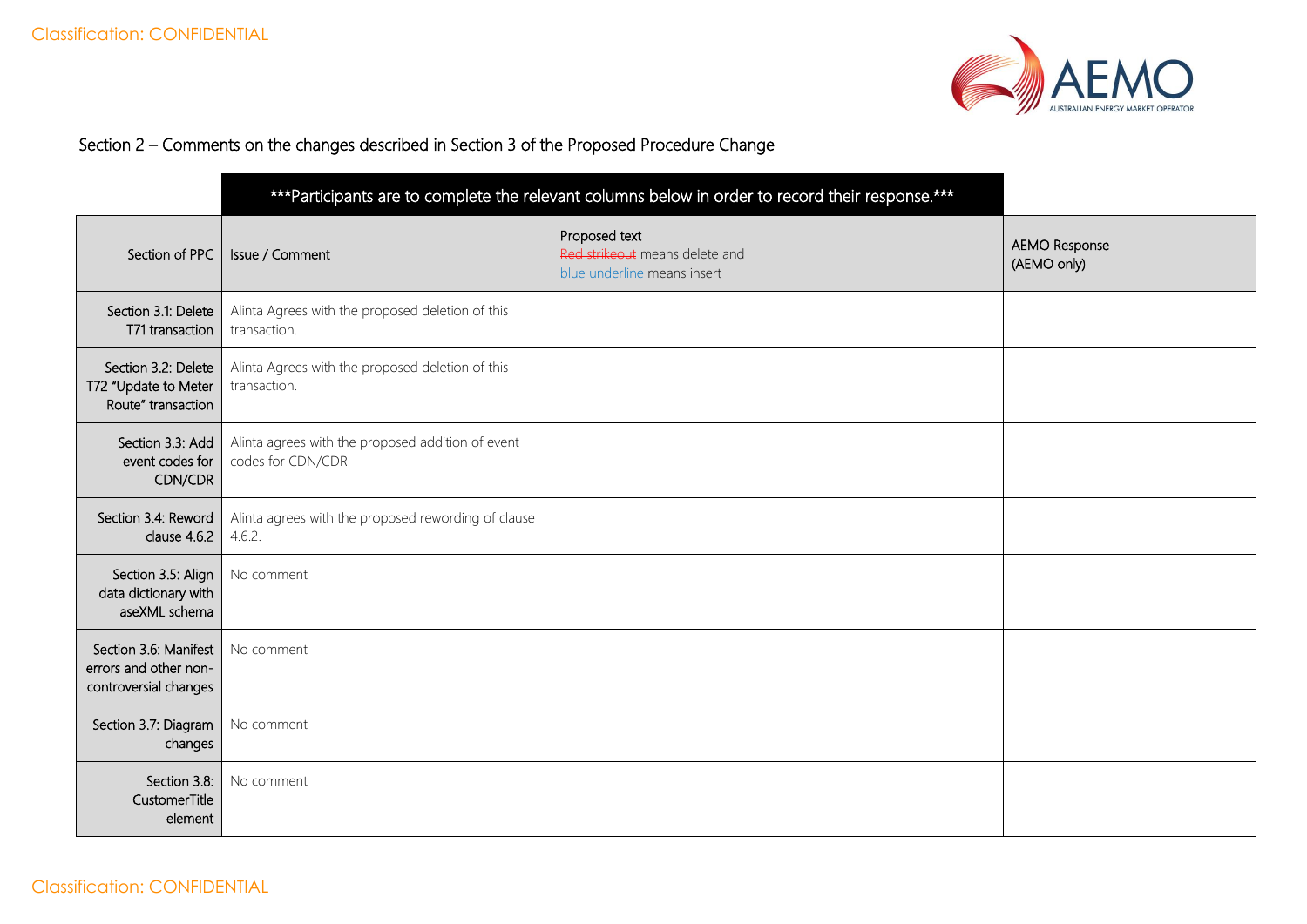

## Section 3 – Corrections to typographical or administrative errors in collating the documents

|                                                    |                                                                                                                                                    | *** Participants are to complete the relevant columns below in order to record their response.*** |                                     |  |
|----------------------------------------------------|----------------------------------------------------------------------------------------------------------------------------------------------------|---------------------------------------------------------------------------------------------------|-------------------------------------|--|
| Ref #1 - B2B Service Order Specifications - Part 1 |                                                                                                                                                    |                                                                                                   |                                     |  |
| RMP Clause #                                       | Issue / Comment                                                                                                                                    | Proposed text<br>Red strikeout means delete and<br>blue underline means insert                    | <b>AEMO Response</b><br>(AEMO only) |  |
|                                                    |                                                                                                                                                    |                                                                                                   |                                     |  |
|                                                    | Ref #2 - B2B Service Order Specifications - Part 2                                                                                                 |                                                                                                   |                                     |  |
| Row 3 column A                                     | Job Enquiry Code (JEC) for Attach Meter Lock is<br>missing.                                                                                        | <b>AML</b>                                                                                        |                                     |  |
| Row 3 column M                                     | The WA Detailed Description includes the MIRN status,<br>however this is now captured in new column P.<br>Also rows 47, 58, 60, 62, 65, 66, 69-74. | MIRN status = Decommissioned                                                                      |                                     |  |
| Row 3 column O                                     | Spelling error                                                                                                                                     | TCI to install TAC devide device                                                                  |                                     |  |
|                                                    |                                                                                                                                                    |                                                                                                   |                                     |  |
|                                                    |                                                                                                                                                    | Ref #3 - Spec Pack FRC B2B System Interface Definitions                                           |                                     |  |
|                                                    |                                                                                                                                                    |                                                                                                   |                                     |  |
|                                                    |                                                                                                                                                    |                                                                                                   |                                     |  |
| Ref #4 - Gas Interface Protocol (NSW-ACT)          |                                                                                                                                                    |                                                                                                   |                                     |  |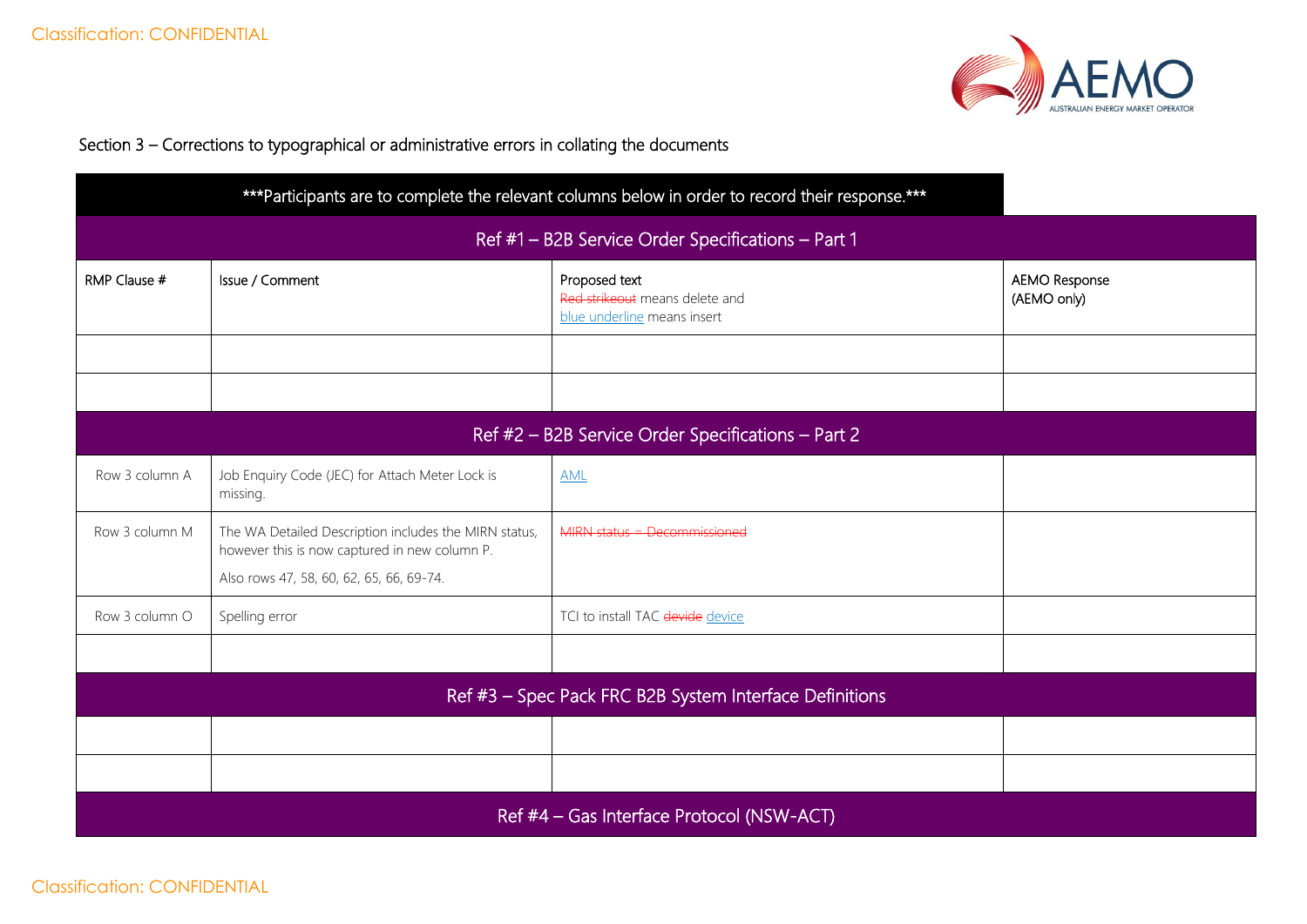|                                                    | Ref #5 - Gas Interface Protocol (Queensland) |  |  |  |
|----------------------------------------------------|----------------------------------------------|--|--|--|
|                                                    |                                              |  |  |  |
|                                                    |                                              |  |  |  |
|                                                    | Ref #6 - Gas Interface Protocol (Victoria)   |  |  |  |
|                                                    |                                              |  |  |  |
|                                                    |                                              |  |  |  |
| Ref #7 - PBP 1 - Process Flow Diagrams             |                                              |  |  |  |
|                                                    |                                              |  |  |  |
|                                                    |                                              |  |  |  |
| Ref #8 - PBP1 - Process Flow Table of Transactions |                                              |  |  |  |
|                                                    |                                              |  |  |  |
|                                                    |                                              |  |  |  |
| Ref #9 - PBP 1 - CSV Data Format Specification     |                                              |  |  |  |
|                                                    |                                              |  |  |  |
|                                                    |                                              |  |  |  |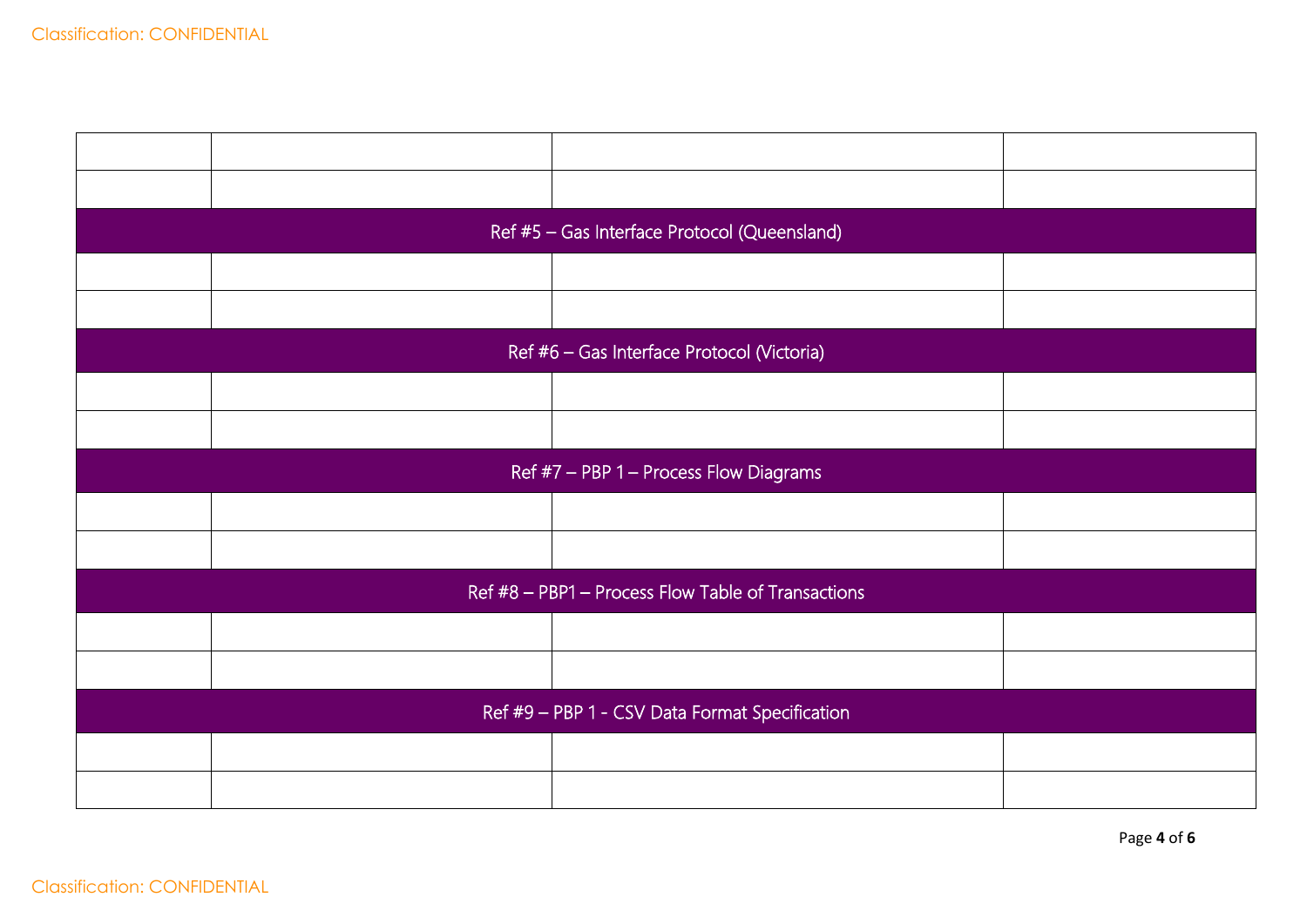| Ref #10 - PBP3 - B2B System Interface Definitions   |  |  |  |
|-----------------------------------------------------|--|--|--|
|                                                     |  |  |  |
|                                                     |  |  |  |
| Ref #11 - PBP5 - NSW-ACT Specific Build Pack        |  |  |  |
|                                                     |  |  |  |
|                                                     |  |  |  |
| Ref #12 - PBP6 - NSW-ACT (Wagga Wagga and Tamworth) |  |  |  |
|                                                     |  |  |  |
|                                                     |  |  |  |
| Ref #13 - Specification Pack Usage Guide            |  |  |  |
|                                                     |  |  |  |
|                                                     |  |  |  |